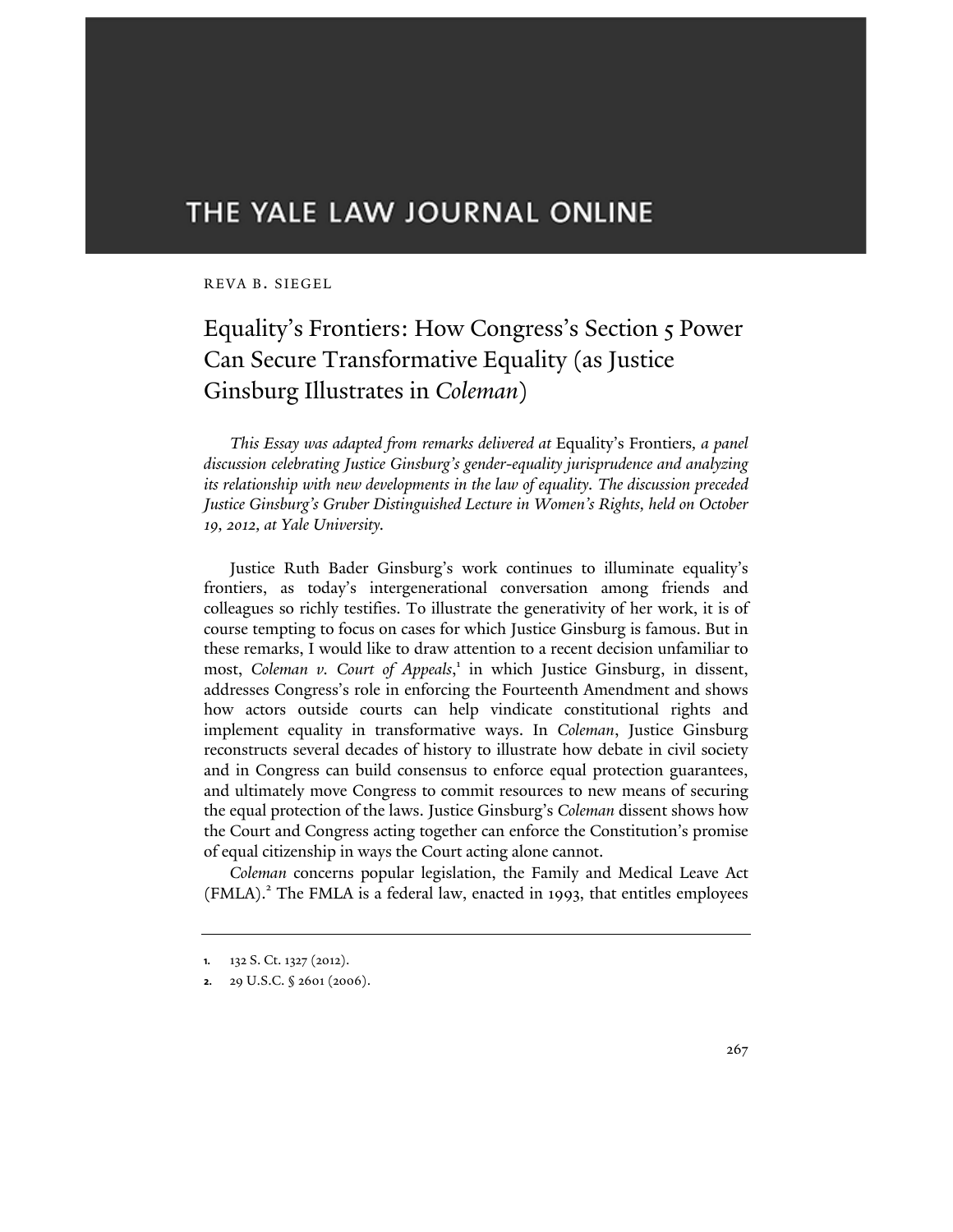#### THE YALE LAW JOURNAL ONLINE 122:267 2013

to take up to twelve weeks of unpaid leave per year for family care (for the care of the employee's newborn child,<sup>3</sup> for the placement of a child with the employee for adoption or foster care,<sup>4</sup> or for the care of the employee's spouse, son, daughter, or parent with a serious medical condition<sup>5</sup>) and for self-care (to care for the employee's own serious health condition when the condition interferes with the employee's ability to perform at the workplace).<sup>6</sup> The Act covers public and private employers and enables employees to bring suit to secure enforcement of the Act's family-care and self-care provisions.<sup>7</sup>

But the precise legal question at issue in *Coleman* was not one about which there is or is likely to be widespread public interest. The question presented in *Coleman* was whether Congress had power to subject state governments to suits under the FMLA for money damages for breach of the Act's self-care provision. States are ordinarily immune to suits for money damages unless they consent to suit and waive their immunity.<sup>8</sup> But when Congress exercises its power to enforce *constitutional rights*—for example, under Section 5 of the Fourteenth Amendment, which empowers Congress to enact legislation enforcing the Equal Protection Clause—then Congress can authorize suits for money damages against state governments.<sup>9</sup> So the technical legal question at issue in *Coleman* was whether Section 5 of the Fourteenth Amendment gave Congress power to enact the self-care provision of the FMLA.

By now, you, too, might be asking the question that puzzled the Court: why did Congress claim that legislation giving employees the right to sick leave was a way of enforcing the equal protection of the laws?

The Court had upheld the FMLA's *family-care* provisions as a valid exercise of Congress's Section 5 power in the 2003 case of *Nevada Department of Human Resources v. Hibbs*, 10 where the Court found that the legislation remedied and deterred sex discrimination in the provision of leave benefits. In *Coleman*, however, the Court refused to find that the FMLA's *self-care* provisions were a valid exercise of Congress's Section 5 power. "Without widespread evidence of sex discrimination or sex stereotyping in the administration of sick leave, it is

- **6.** *Id.* § 2612(a)(1)(D).
- **7.** *Id*. § 2617 (a)(2).
- **8.** *See* Kimel v. Fla. Bd. of Regents, 528 U.S. 62, 78-79 (2000); Alden v. Maine, 527 U.S. 706, 711-12 (1999).
- **9.** *See* Fitzpatrick v. Bitzer, 427 U.S. 445 (1976).
- **10.** 538 U.S. 721 (2003).

*Id.* § 2612(a)(1)(A).

*Id.*  $\oint$  2612(a)(1)(B).

**<sup>5.</sup>** *Id.* § 2612(a)(1)(C).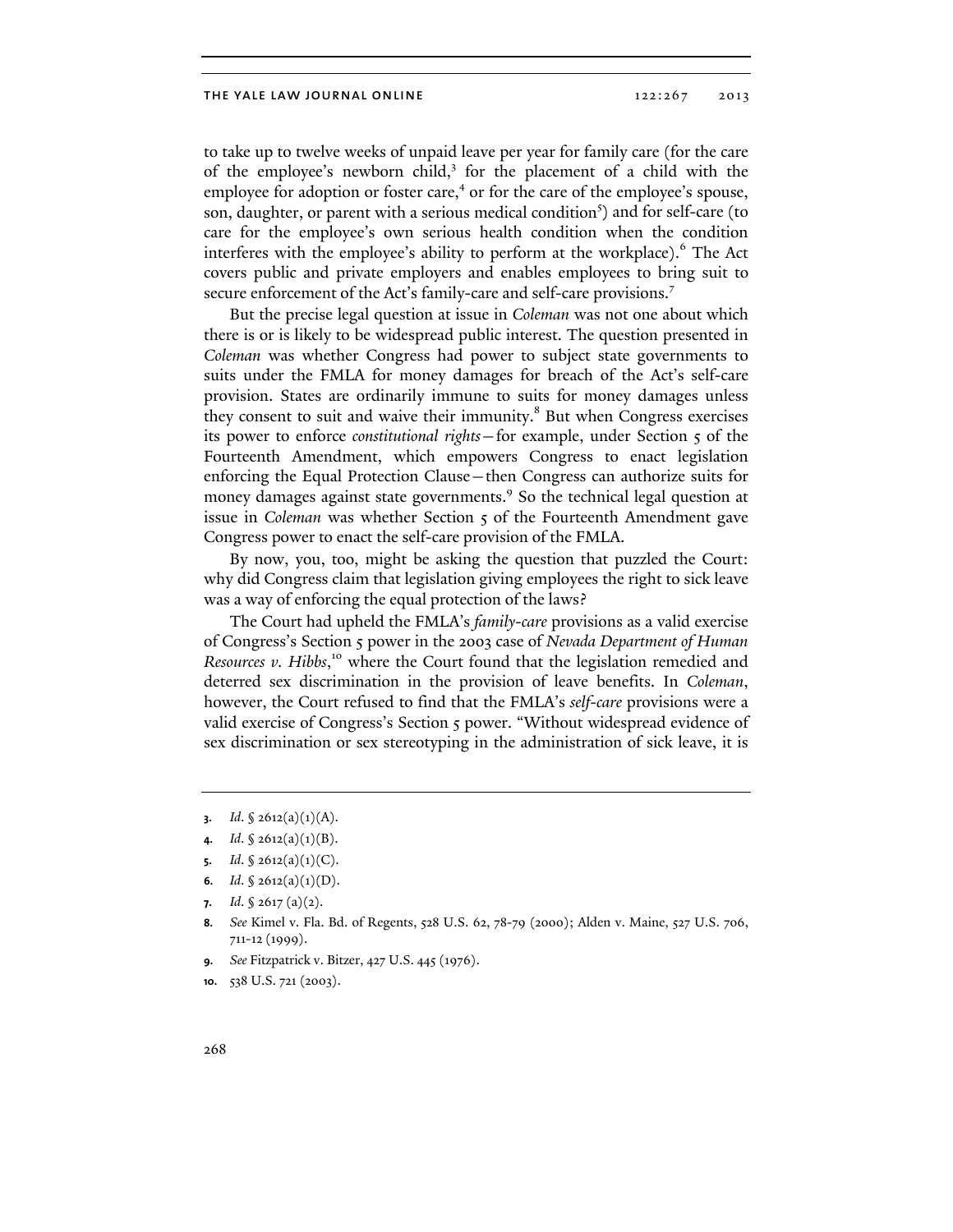## section 5 and transformative equality

apparent that the congressional purpose in enacting the self-care provision is unrelated to these supposed wrongs,"<sup>11</sup> Justice Kennedy reasoned, in an opinion that at times verged on dismissive and that never once addressed arguments raised in Justice Ginsburg's twenty-page dissent. "There is nothing in particular about self-care leave . . . that connects it to gender discrimination," he continued.<sup>12</sup> "States may not be subject to suits for damages based on violations of a comprehensive statute unless Congress has identified a specific pattern of constitutional violations by state employers."<sup>13</sup>

The five Justices denying Congress Section 5 power to enforce the FMLA's self-care provisions through suits for money damages were more concerned about protecting the sovereign immunity of states and the sole authority of the Court to interpret the Equal Protection Clause than they were interested in understanding Congress's reasons for adopting innovative approaches to enforcing the equal protection guarantee.

Justice Ginsburg, by contrast, approached the question from a very different perspective. In a dissent joined by Justices Breyer, Sotomayor, and Kagan, Justice Ginsburg applied the governing *Boerne*14 framework that defines Congress's Section 5 powers,<sup>15</sup> yet did so differently from Justice Kennedy. Justice Ginsburg was interested in understanding the reasons that led Congress to bundle family-care *and* self-care leave in the FMLA, and she respectfully discussed the concerns of the social-movement actors who taught Congress to care about enforcing the equal protection of the laws in this way.<sup>16</sup> Her dissent lives at equality's frontiers because Justice Ginsburg is attuned to the interplay among social movements, democratic bodies, and courts from which *new*  approaches to enforcing equality emerge.

Justice Ginsburg has long lived at equality's frontiers. After all, the author of the *Coleman* dissent began her career as a litigator for the women's movement, teaching the Court and the nation new ways to understand their Constitution's commitment to guarantee all persons the "equal protection of the laws." While she and the movement for which she litigated succeeded beyond the wildest imagining of any, they did *not* wholly prevail. Forty years ago, they sought ratification of an Equal Rights Amendment, and, with it,

**<sup>11.</sup>** Coleman v. Court of Appeals, 132 S. Ct. 1327, 1335 (2012).

**<sup>12.</sup>** *Id*. at 1337.

**<sup>13.</sup>** *Id*.

**<sup>14.</sup>** City of Boerne v. Flores, 521 U.S. 507 (1997).

**<sup>15.</sup>** *Coleman*, 132 S. Ct. at 1339, 1342, 1345 (Ginsburg, J., dissenting) (applying the three-part *Boerne* test for Section 5 legislation).

**<sup>16.</sup>** *Id.* at 1340-42.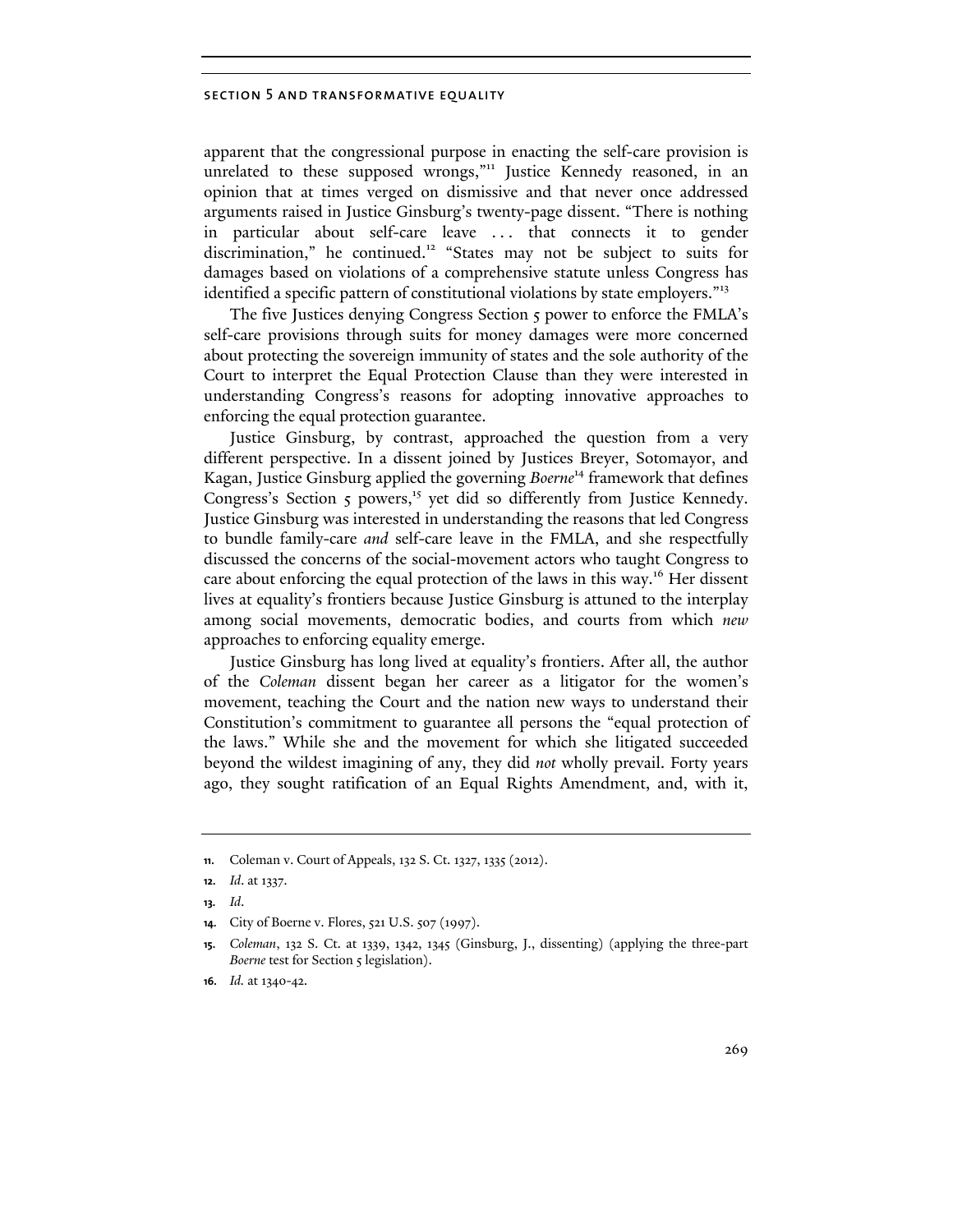equality in the conditions in which women conceived and raised children rights to sex equality in the workplace, to contraception, to abortion, and to publicly supported childcare.<sup>17</sup> We can hear these movement themes in the way then-Professor Ginsburg reasoned about the Court's sex-equality docket in 1978:

Not only the sex discrimination cases, but the cases on contraception, abortion, and illegitimacy as well, present various faces of a single issue: the roles women are to play in society. Are women to have the opportunity to participate in full partnership with men in the nation's social, political, and economic life? This is a *constitutional* issue, . . . surely one of the most important in this final quarter of the twentieth century.<sup>18</sup>

Because the author of the *Coleman* dissent understands equality as a question of social life—involving "the roles women are to play in society"—she understands equality as including not only the right to be free from discrimination, but *also* the rights to make decisions about contraception and abortion.<sup>19</sup> There is more. If sex equality concerns "the roles women are to play in society," it concerns the organization of our basic institutions, and so will implicate questions of social structure and distributive justice—both positive rights as well as negative rights—that may be beyond the sole competence of courts to vindicate.

Justice Ginsburg and the other dissenting Justices in *Coleman* reason from the expectation that equality is transformative: that it arises from and changes our constitutive social norms and arrangements. Given these ties between equality and social life, equality requires Congress as well as the courts for its vindication.

**<sup>17.</sup>** For the movement's claims, see Robert C. Post & Reva B. Siegel, *Legislative Constitutionalism and Section Five Power: Policentric Interpretation of the Family and Medical Leave Act*, 112 YALE L.J. 1943, 1984-2004 (2003); and Reva B. Siegel, *Constitutional Culture, Social Movement Conflict and Constitutional Change: The Case of the De Facto Era*, 94 CALIF. L. REV. 1323, 1366- 1414 (2006).

**<sup>18.</sup>** Ruth Bader Ginsburg, *Sex Equality and the Constitution: The State of the Art*, 4 WOMEN'S RTS. L. REP. 143, 143-44 (1978) (footnote omitted) (citing Kenneth L. Karst, Book Review, 89 HARV. L. REV. 1028, 1036 (1976) (reviewing GERALD GUNTHER, CASES AND MATERIALS ON CONSTITUTIONAL LAW (9th ed. 1975))).

**<sup>19.</sup>** For arguments concerning reproductive choice that Ruth Bader Ginsburg advanced during this same period, see Reva B. Siegel, *Equality and Choice: Sex Equality Perspectives on Reproductive Rights in the Work of Ruth Bader Ginsburg*, 25 COLUM.J. GENDER & L. 63 (2013).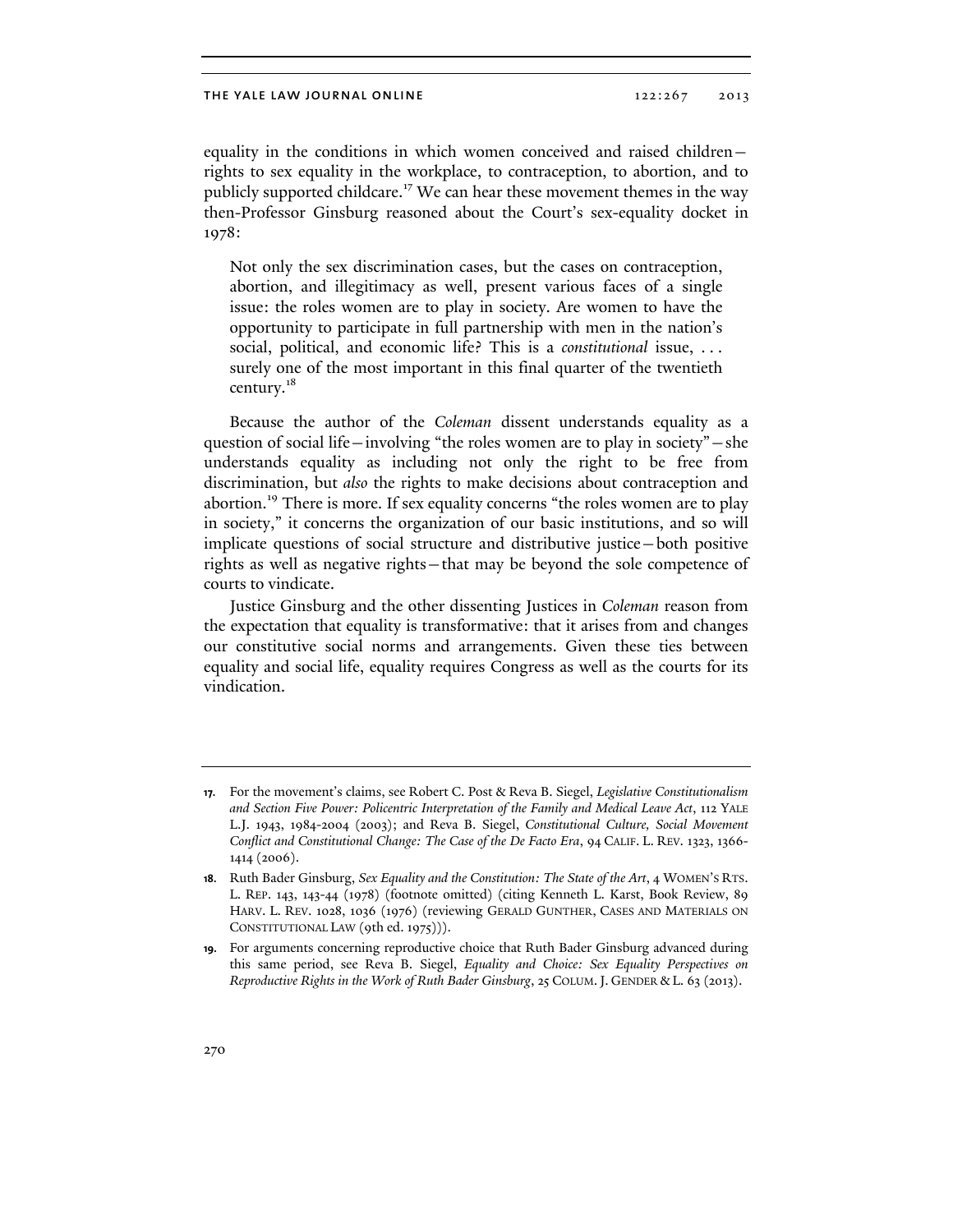### section 5 and transformative equality

In *Coleman*, the dissenting Justices approach the FMLA record with an assumption that Congress has an important role to play in enforcing constitutional guarantees; they assume that Congress and the courts acting together can enforce equality values in ways a court acting alone could not. This presumption guides their orientation to the record. Where the Justices who would deny Congress Section 5 power can see no connection between selfcare leave and constitutional equality values, the dissenters recognize in Congress's decision to bundle family-care and self-care leave a commitment to provide employees family leave in a form that would not exacerbate employers' tendency to discriminate against young women of childbearing age in hiring and promotion. Congress decided it could promote work-family balance without triggering discrimination by coupling a form of leave employers would expect women to take (family leave) with a form of leave employers would expect employees of both sexes to take (sick leave). The statutory design is Congress's, but, as you read Justice Ginsburg's account, you can appreciate that Congress is guided throughout by the hard-won experience of the women's movement.

The Congress that enacted the FMLA appreciated that the discrimination women face in the workplace arises from role conflicts, both ascribed and actual. *Ascribed*: In this society, we view female employees as having primary responsibility for family care. *Actual*: In this society, we organize work and family relations so that caregivers are at a *real* disadvantage in the workplace. These two forms of role conflict create an advocates' dilemma. Prohibiting discrimination cannot resolve work-family conflicts. But if advocates seek family-leave protections for pregnant women and for those engaged in caregiving work, they increase the chance of the identification of *any* young woman as a prospective caregiver and raise the potential cost of hiring women. In short, the effort to promote equality may exacerbate employers' tendency to stereotype new mothers and mothers-to-be and so create disincentives to hiring all young women.

The solution animating the design of the FMLA, as Justice Ginsburg's dissent explained: seek *universal* rather than targeted leave benefits designed to raise the baseline for *all* employees, rather than singling out women and caregivers for accommodation. The hope: providing gender-neutral family leave and self-care leave to men and women would make all employees prospective leave-takers, rather than singling out women as suspect or expensive hires.<sup>20</sup> At the same time, universalizing leave benefits would make it possible for women to take leave and to retain jobs during pregnancy and early

**<sup>20.</sup>** *See Coleman*, 132 S. Ct. at 1347-50 (Ginsburg, J., dissenting).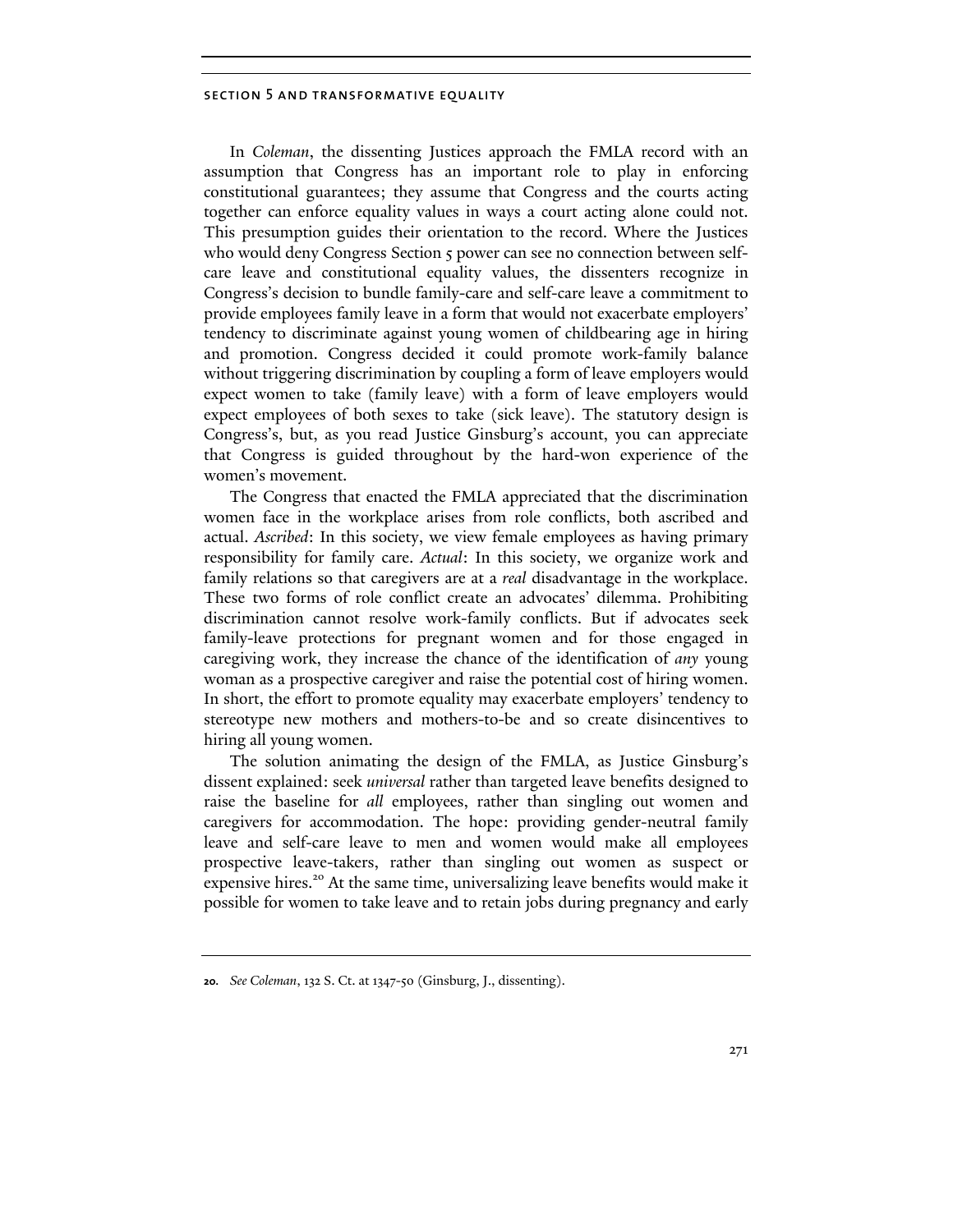#### THE YALE LAW JOURNAL ONLINE 122:267 2013

child care, while opening the door to the prospect of *men*, too, taking employment leave for family care.<sup>21</sup>

As Justice Ginsburg described, the Act's gender-neutral self-care and family-leave provisions worked together:

Essential to its design, Congress assiduously avoided a legislative package that, overall, was or would be seen as geared to women only. Congress thereby reduced employers' incentives to prefer men over women, advanced women's economic opportunities, and laid the foundation for a more egalitarian relationship at home and at work. The self-care provision is a key part of that endeavor, and, in my view, a valid exercise of congressional power under §5 of the Fourteenth Amendment.<sup>22</sup>

The *Coleman* dissenters view Congress as essential in enforcing equality—if equality is to be transformative—because of the very characteristics that distinguish Congress from the Court. Given its democratic and deliberative structure, Congress can debate for decades what equality in work and family requires; Congress can address distributive questions raised by claims for structural change; and Congress can gather testimony about interventions that are, in practice, likely to succeed given changing sex-role expectations of Americans "at home and at work." For these reasons, in enacting the FMLA's self-care provisions, Congress was able to enforce the Court's understanding of equal protection (nondiscrimination in employment) by means that no court could command.23 Justice Ginsburg's *Coleman* dissent appreciates that Congress, enforcing its constitutionally endowed Section 5 powers, can secure for men and women "the equal protection of the laws" in ways that a court acting alone, by its very institutional structure, cannot.

**<sup>21.</sup>** Without a doubt, the universal-benefits approach raised the price on the leave package of the FMLA, but Congress negotiated with all players and adopted a compromise framework (exempting smaller employers and restricting leave benefits) that integrated commitments to equality, family, and efficiency. For a brief history of the FMLA as a sex equality statute that negotiated these practical problems, see Post & Siegel, *supra* note 17, at 2014-20.

**<sup>22.</sup>** *Coleman*, 132 S. Ct. at 1350 (Ginsburg, J., dissenting).

<sup>23.</sup> Justice Ginsburg thus sets forth the case for Congress's exercise of its Section 5 power under the *Boerne* framework. Self-care leave is a congruent and proportional means of deterring acts of sex discrimination by public employers that would violate the Constitution as the Court has interpreted it. *See id.* at 1347-50.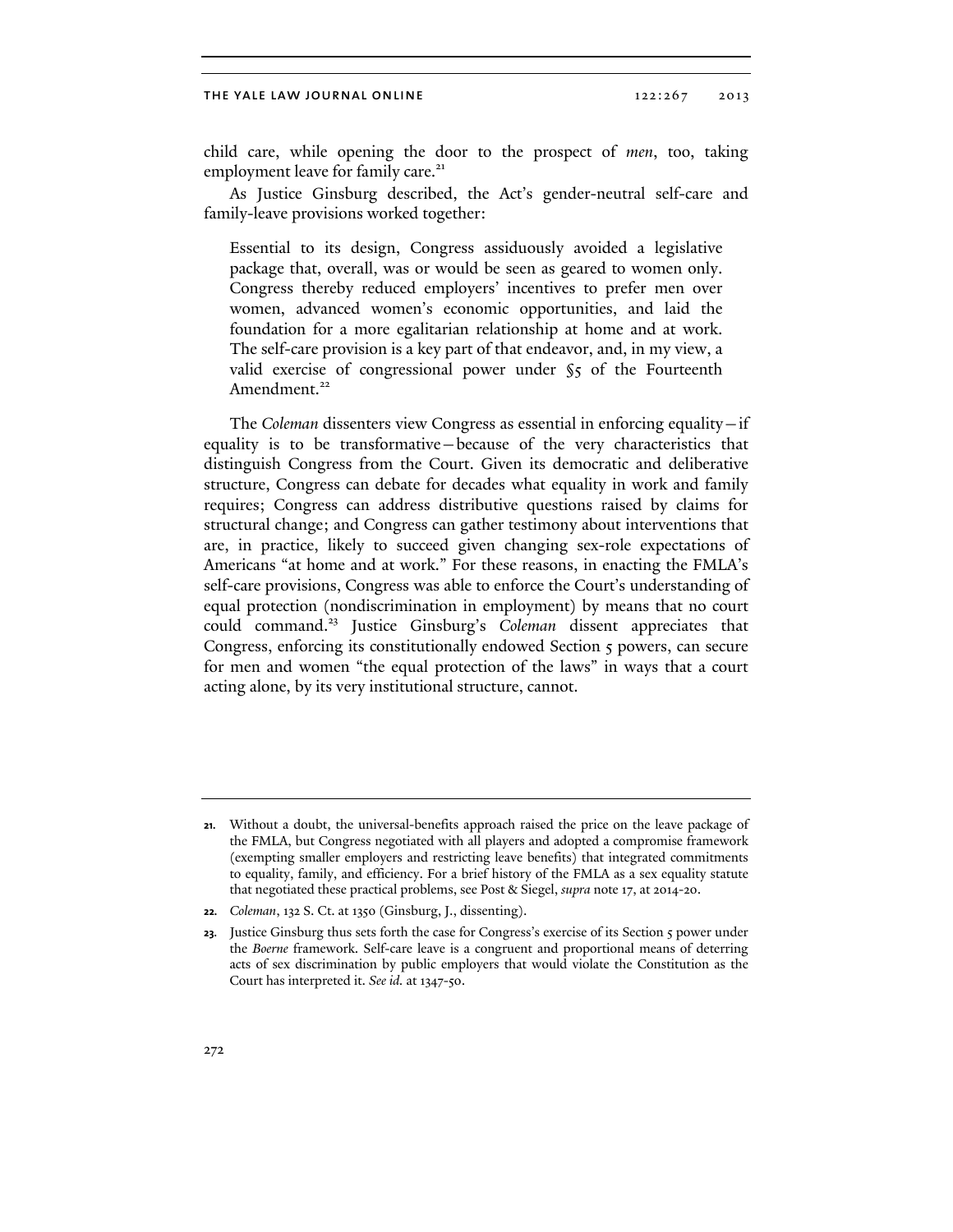### section 5 and transformative equality

It is a rich—or revealing—irony of *Coleman* that the very Justices hostile to affirmative action in the *Fisher* arguments<sup>24</sup> were *also* hostile to the equality legislation in *Coleman*. That is, the same block of conservative Justices who harshly questioned the University of Texas about its reasons for consciously considering race in admissions *also* disdained Congress's reasons for enforcing FMLA gender-neutral self-care leave under Section  $5$ –even though, as Justice Ginsburg's dissent painstakingly shows, Congress was committed to universalizing, rather than targeting, benefits in the design of the Act.

What this comparison teaches, in conclusion, is that targeting and universalism are strategies that each can be employed in equality's pursuit. In context, targeting and universalism *each* can be transformative.<sup>25</sup> In her *Coleman* dissent, Justice Ginsburg shows reasons why, in the FMLA context, Congress concluded that distribution of leave in universal rather than in targeted form was crucial to deterring sex discrimination in hiring and promotion.

A judicially enforced prohibition on sex discrimination is essential to opening opportunities at work, but, as Congress found, its effects will be limited by entrenched sex-role assumptions and the prevailing organization of family and market work. Long-running public debate was required to identify the problem in enforcing sex-equality principles in the workplace, to devise creative ways of combatting it, and to forge the commitment to do so. Justice Ginsburg's *Coleman* dissent demonstrates how dialogue among social movements, Congress, and the courts is crucial to realizing constitutional ideals, at equality's frontiers.

\* \* \*

## *Justice Ginsburg offered the following response:*

Thank you, Reva, for that excellent presentation. You said so much in admirably concise form. *Coleman* was another dissent I summarized from the bench—not to castigate my colleagues, but as an exercise in damage control. I, of course, believe that the view I embraced was the one Congress intended when it enacted the Family and Medical Leave Act. But my pitch was this: the current Court is protective of state

**<sup>24.</sup>** Transcript of Oral Argument at 31-58, Fisher v. Univ. of Tex. at Austin, No. 11-345 (U.S. argued Oct. 10, 2012).

**<sup>25.</sup>** *See* Reva B. Siegel, *From Colorblindness to Antibalkanization: An Emerging Ground of Decision in Race Equality Cases*, 120 YALE L.J. 1278, 1357-58 (2011) (discussing when it may be effective to employ universalist regulatory forms in pursuit of equality).